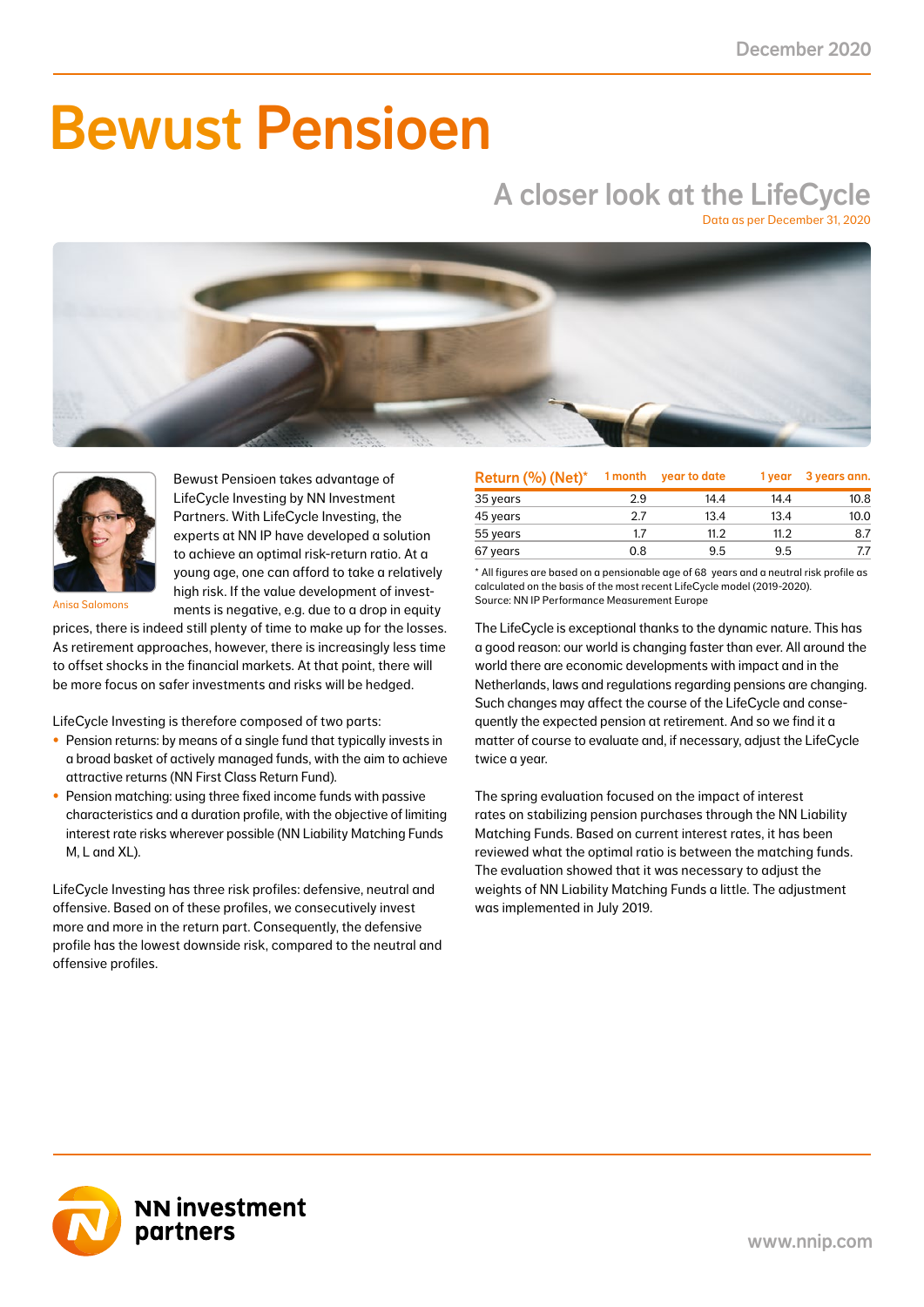### Bewust Pensioen (Defensive risk profile) Data as per December 31, 2020

| 35 years old                         | 1 month | l month                    | Year to date  | Year to date        | 1 year | i year | 3 years | 3 years | 3 years | 3 years                                                                             |         |
|--------------------------------------|---------|----------------------------|---------------|---------------------|--------|--------|---------|---------|---------|-------------------------------------------------------------------------------------|---------|
| Net Return %                         |         | <b>Return Contribution</b> | <b>Return</b> | <b>Contribution</b> |        |        |         |         |         | Return Contribution Return (ann) Contribution (ann) Return (cum) Contribution (cum) | Weight* |
| <b>Pension Returns</b>               |         |                            |               |                     |        |        |         |         |         |                                                                                     |         |
| NN First Class Return Fund II - N    | 3.1     | 2.5                        | 14.4          | 11.7                | 14.4   | 11.7   | 10.7    | 8.6     | 35.6    | 28.8                                                                                | 80.0    |
| <b>Pension Matching</b>              |         |                            |               |                     |        |        |         |         |         |                                                                                     |         |
| <b>NN Liability Matching Fund M</b>  | 0.0     | 0.0                        | 1.2           | 0.1                 | 1.2    | 0.1    | 1.2     | 0.1     | 3.8     | 0.4                                                                                 | 11.0    |
| NN Liability Matching Fund L         | 0.2     | 0.0                        | 13.0          | 0.0                 | 13.0   | 0.0    | 11.6    | 0.0     | 39.0    | 0.0                                                                                 | 0.0     |
| <b>NN Liability Matching Fund XL</b> | 0.6     | 0.1                        | 28.5          | 2.6                 | 28.5   | 2.6    | 24.0    | 2.2     | 90.7    | 7.5                                                                                 | 9.0     |
| <b>TOTAL</b>                         |         | 2.6                        |               | 14.4                |        | 14.4   |         | 11.0    |         | 36.7                                                                                | 100%    |

| 45 years old<br>Net Return %      | l month | 1 month<br><b>Return Contribution</b> | Year to date<br><b>Return</b> | Year to date<br><b>Contribution</b> | 1 year | 1 year | 3 years | 3 years | 3 years | 3 years<br>Return Contribution Return (ann) Contribution (ann) Return (cum) Contribution (cum) | Weight* |
|-----------------------------------|---------|---------------------------------------|-------------------------------|-------------------------------------|--------|--------|---------|---------|---------|------------------------------------------------------------------------------------------------|---------|
| <b>Pension Returns</b>            |         |                                       |                               |                                     |        |        |         |         |         |                                                                                                |         |
| NN First Class Return Fund II - N | 3.1     | 2.4                                   | 14.4                          | 11.0                                | 14.4   | 11.0   | 10.7    | 8.1     | 35.6    | 26.7                                                                                           | 75.0    |
| <b>Pension Matching</b>           |         |                                       |                               |                                     |        |        |         |         |         |                                                                                                |         |
| NN Liability Matching Fund M      | 0.0     | 0.0                                   | 1.2                           | 0.2                                 | 1.2    | 0.2    | 1.2     | 0.2     | 3.8     | 0.7                                                                                            | 19.0    |
| NN Liability Matching Fund L      | 0.2     | 0.0                                   | 13.0                          | 0.0                                 | 13.0   | 0.0    | 11.6    | 0.0     | 39.0    | 0.0                                                                                            | 0.0     |
| NN Liability Matching Fund XL     | 0.6     | 0.0                                   | 28.5                          | 1.9                                 | 28.5   | 1.9    | 24.0    | 1.6     | 90.7    | 5.2                                                                                            | 7.0     |
| <b>TOTAL</b>                      |         | 2.5                                   |                               | 13.1                                |        | 13.1   |         | 9.9     |         | 32.7                                                                                           | 100%    |

| 55 years old<br><b>Net Return %</b> | l month | 1 month<br><b>Return Contribution</b> | Year to date<br><b>Return</b> | <b>Year to date</b><br><b>Contribution</b> | 1 year | 1 vear | 3 years | 3 years | 3 years | 3 years<br>Return Contribution Return (ann) Contribution (ann) Return (cum) Contribution (cum) | Weight* |
|-------------------------------------|---------|---------------------------------------|-------------------------------|--------------------------------------------|--------|--------|---------|---------|---------|------------------------------------------------------------------------------------------------|---------|
| <b>Pension Returns</b>              |         |                                       |                               |                                            |        |        |         |         |         |                                                                                                |         |
| NN First Class Return Fund II - N   | 3.1     | 1.4                                   | 14.4                          | 6.2                                        | 14.4   | 6.2    | 10.7    | 4.4     | 35.6    | 14.5                                                                                           | 41.0    |
| <b>Pension Matching</b>             |         |                                       |                               |                                            |        |        |         |         |         |                                                                                                |         |
| NN Liability Matching Fund M        | 0.0     | 0.0                                   | 1.2                           | 0.5                                        | 1.2    | 0.5    | 1.2     | 0.5     | 3.8     | 1.6                                                                                            | 38.0    |
| NN Liability Matching Fund L        | 0.2     | 0.0                                   | 13.0                          | 1.2                                        | 13.0   | 1.2    | 11.6    | 1.2     | 39.0    | 3.8                                                                                            | 10.0    |
| NN Liability Matching Fund XL       | 0.6     | 0.1                                   | 28.5                          | 3.1                                        | 28.5   | 3.1    | 24.0    | 2.5     | 90.7    | 8.3                                                                                            | 11.0    |
| <b>TOTAL</b>                        |         | 1.5                                   |                               | 11.0                                       |        | 11.0   |         | 8.6     |         | 28.2                                                                                           | 100%    |

| 67 years old<br>Net Return %      | I month<br>Return | 1 month<br><b>Contribution</b> | Year to date<br>Return | Year to date<br><b>Contribution</b> | 1 year | 1 vear | 3 years | 3 years | 3 years | 3 years<br>Return Contribution Return (ann) Contribution (ann) Return (cum) Contribution (cum) | Weight* |
|-----------------------------------|-------------------|--------------------------------|------------------------|-------------------------------------|--------|--------|---------|---------|---------|------------------------------------------------------------------------------------------------|---------|
| <b>Pension Returns</b>            |                   |                                |                        |                                     |        |        |         |         |         |                                                                                                |         |
| NN First Class Return Fund II - N | 3.1               | 0.7                            | 14.4                   | 3.1                                 | 14.4   | 3.1    | 10.7    | 2.2     | 35.6    | 7.0                                                                                            | 20.0    |
| <b>Pension Matching</b>           |                   |                                |                        |                                     |        |        |         |         |         |                                                                                                |         |
| NN Liability Matching Fund M      | 0.0               | 0.0                            | 1.2                    | 0.4                                 | 1.2    | 0.4    | 1.2     | 0.5     | 3.8     | 1.5                                                                                            | 33.0    |
| NN Liability Matching Fund L      | 0.2               | 0.1                            | 13.0                   | 6.0                                 | 13.0   | 6.0    | 11.6    | 5.1     | 39.0    | 16.5                                                                                           | 47.0    |
| NN Liability Matching Fund XL     | 0.6               | 0.0                            | 28.5                   | 0.0                                 | 28.5   | 0.0    | 24.0    | 0.0     | 90.7    | 0.0                                                                                            | 0.0     |
| <b>TOTAL</b>                      |                   | 0.8                            |                        | 9.5                                 |        | 9.5    |         | 7.7     |         | 25.0                                                                                           | 100%    |

\* Over the years. the fund's weightings in the LifeCycle may change. The figures shown in the column 'weighting' are based on the most recent weighting of the LifeCycle. This means that the returns shown in the columns cannot exactly be derived from this report.

The contribution is the contribution to the total net return based on the current weights in the LifeCycle model (2019-2020) Source: NN IP Performance Measurement Europe

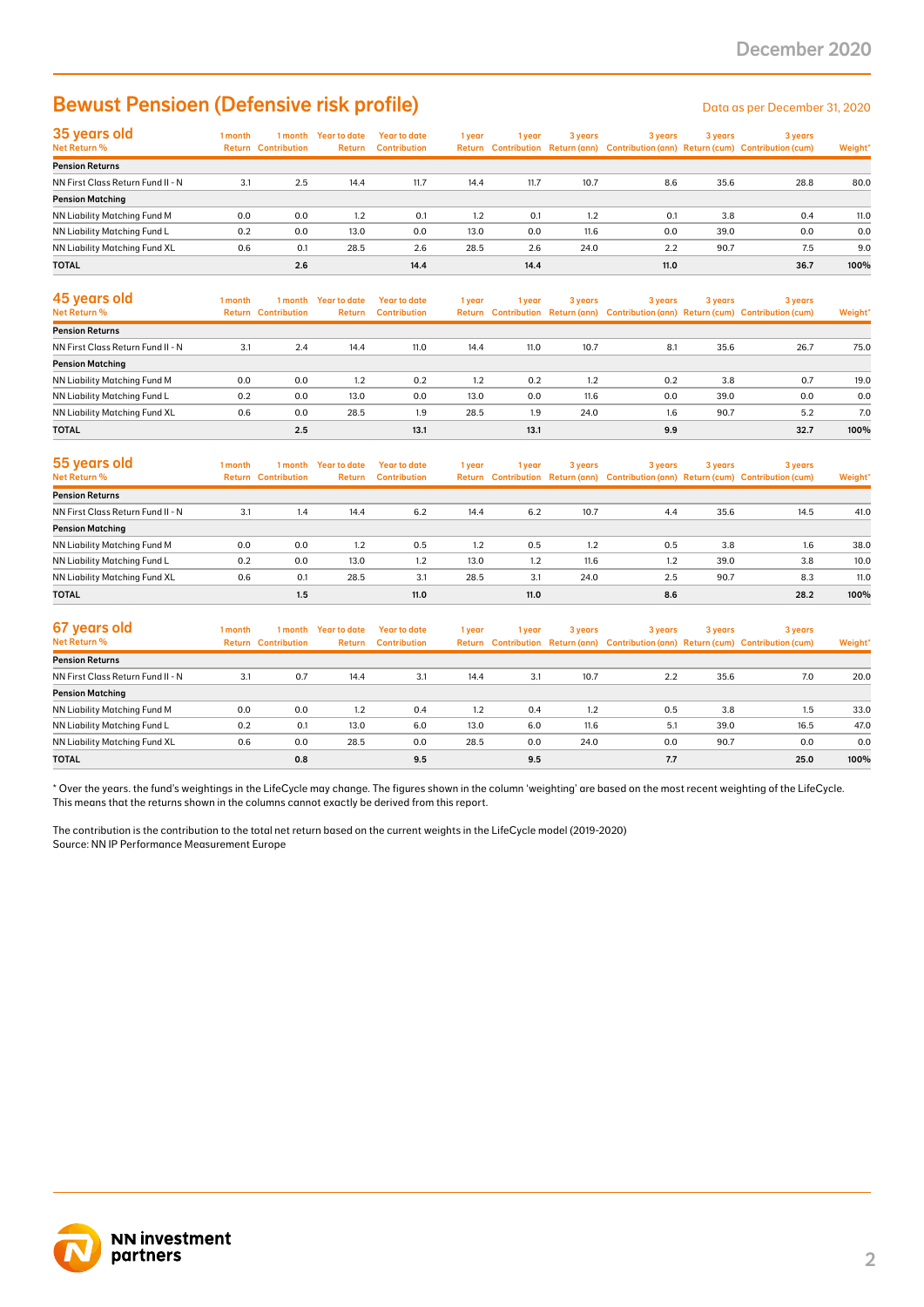### Bewust Pensioen (Neutral risk profile) Data as per December 31, 2020

| 35 years old                      | 1 month | 1 month                    | Year to date  | <b>Year to date</b> | 1 year | l vear | 3 years | 3 years | 3 years | 3 years                                                                             |         |
|-----------------------------------|---------|----------------------------|---------------|---------------------|--------|--------|---------|---------|---------|-------------------------------------------------------------------------------------|---------|
| Net Return %                      |         | <b>Return Contribution</b> | <b>Return</b> | <b>Contribution</b> |        |        |         |         |         | Return Contribution Return (ann) Contribution (ann) Return (cum) Contribution (cum) | Weight* |
| <b>Pension Returns</b>            |         |                            |               |                     |        |        |         |         |         |                                                                                     |         |
| NN First Class Return Fund II - N | 3.1     | 2.8                        | 14.4          | 13.1                | 14.4   | 13.1   | 10.7    | 9.7     | 35.6    | 32.2                                                                                | 90.0    |
| <b>Pension Matching</b>           |         |                            |               |                     |        |        |         |         |         |                                                                                     |         |
| NN Liability Matching Fund M      | 0.0     | 0.0                        | 1.2           | 0.1                 | 1.2    | 0.1    | 1.2     | 0.1     | 3.8     | 0.2                                                                                 | 5.0     |
| NN Liability Matching Fund L      | 0.2     | 0.0                        | 13.0          | 0.0                 | 13.0   | 0.0    | 11.6    | 0.0     | 39.0    | 0.0                                                                                 | 0.0     |
| NN Liability Matching Fund XL     | 0.6     | 0.0                        | 28.5          | 1.3                 | 28.5   | 1.3    | 24.0    | 1.1     | 90.7    | 3.7                                                                                 | 5.0     |
| <b>TOTAL</b>                      |         | 2.9                        |               | 14.4                |        | 14.4   |         | 10.8    |         | 36.1                                                                                | 100%    |

| 45 years old<br>Net Return %      | 1 month | 1 month<br><b>Return Contribution</b> | Year to date<br><b>Return</b> | Year to date<br><b>Contribution</b> | 1 year | 1 year | 3 years | 3 years | 3 years | 3 years<br>Return Contribution Return (ann) Contribution (ann) Return (cum) Contribution (cum) | Weight* |
|-----------------------------------|---------|---------------------------------------|-------------------------------|-------------------------------------|--------|--------|---------|---------|---------|------------------------------------------------------------------------------------------------|---------|
| <b>Pension Returns</b>            |         |                                       |                               |                                     |        |        |         |         |         |                                                                                                |         |
| NN First Class Return Fund II - N | 3.1     | 2.7                                   | 14.4                          | 12.4                                | 14.4   | 12.4   | 10.7    | 9.2     | 35.6    | 30.3                                                                                           | 85.0    |
| <b>Pension Matching</b>           |         |                                       |                               |                                     |        |        |         |         |         |                                                                                                |         |
| NN Liability Matching Fund M      | 0.0     | 0.0                                   | 1.2                           | 0.1                                 | 1.2    | 0.1    | 1.2     | 0.1     | 3.8     | 0.5                                                                                            | 12.0    |
| NN Liability Matching Fund L      | 0.2     | 0.0                                   | 13.0                          | 0.0                                 | 13.0   | 0.0    | 11.6    | 0.0     | 39.0    | 0.0                                                                                            | 0.0     |
| NN Liability Matching Fund XL     | 0.6     | 0.0                                   | 28.5                          | 0.8                                 | 28.5   | 0.8    | 24.0    | 0.7     | 90.7    | 2.3                                                                                            | 3.0     |
| <b>TOTAL</b>                      |         | 2.7                                   |                               | 13.4                                |        | 13.4   |         | 10.0    |         | 33.1                                                                                           | 100%    |

| 55 years old<br>Net Return %      | l month | 1 month<br><b>Return Contribution</b> | <b>Year to date</b><br>Return | Year to date<br><b>Contribution</b> | 1 year | 1 year | 3 years | 3 years | 3 years | 3 years<br>Return Contribution Return (ann) Contribution (ann) Return (cum) Contribution (cum) | Weight* |
|-----------------------------------|---------|---------------------------------------|-------------------------------|-------------------------------------|--------|--------|---------|---------|---------|------------------------------------------------------------------------------------------------|---------|
| <b>Pension Returns</b>            |         |                                       |                               |                                     |        |        |         |         |         |                                                                                                |         |
| NN First Class Return Fund II - N | 3.1     | 1.6                                   | 14.4                          | 7.5                                 | 14.4   | 7.5    | 10.7    | 5.4     | 35.6    | 17.6                                                                                           | 50.0    |
| <b>Pension Matching</b>           |         |                                       |                               |                                     |        |        |         |         |         |                                                                                                |         |
| NN Liability Matching Fund M      | 0.0     | 0.0                                   | 1.2                           | 0.4                                 | 1.2    | 0.4    | 1.2     | 0.4     | 3.8     | 1.4                                                                                            | 34.0    |
| NN Liability Matching Fund L      | 0.2     | 0.0                                   | 13.0                          | 1.0                                 | 13.0   | 1.0    | 11.6    | 0.9     | 39.0    | 3.0                                                                                            | 8.0     |
| NN Liability Matching Fund XL     | 0.6     | 0.1                                   | 28.5                          | 2.4                                 | 28.5   | 2.4    | 24.0    | 1.9     | 90.7    | 6.3                                                                                            | 8.0     |
| <b>TOTAL</b>                      |         | 1.7                                   |                               | 11.2                                |        | 11.2   |         | 8.7     |         | 28.4                                                                                           | 100%    |

| 67 years old<br>Net Return %      | 1 month | 1 month<br><b>Return Contribution</b> | Year to date<br>Return | Year to date<br><b>Contribution</b> | 1 year | 1 year | 3 years | 3 years | 3 years | 3 years<br>Return Contribution Return (ann) Contribution (ann) Return (cum) Contribution (cum) | Weight* |
|-----------------------------------|---------|---------------------------------------|------------------------|-------------------------------------|--------|--------|---------|---------|---------|------------------------------------------------------------------------------------------------|---------|
| <b>Pension Returns</b>            |         |                                       |                        |                                     |        |        |         |         |         |                                                                                                |         |
| NN First Class Return Fund II - N | 3.1     | 0.7                                   | 14.4                   | 3.1                                 | 14.4   | 3.1    | 10.7    | 2.2     | 35.6    | 7.0                                                                                            | 20.0    |
| <b>Pension Matching</b>           |         |                                       |                        |                                     |        |        |         |         |         |                                                                                                |         |
| NN Liability Matching Fund M      | 0.0     | 0.0                                   | 1.2                    | 0.4                                 | 1.2    | 0.4    | 1.2     | 0.5     | 3.8     | 1.5                                                                                            | 33.0    |
| NN Liability Matching Fund L      | 0.2     | 0.1                                   | 13.0                   | 6.0                                 | 13.0   | 6.0    | 11.6    | 5.1     | 39.0    | 16.5                                                                                           | 47.0    |
| NN Liability Matching Fund XL     | 0.6     | 0.0                                   | 28.5                   | 0.0                                 | 28.5   | 0.0    | 24.0    | 0.0     | 90.7    | 0.0                                                                                            | 0.0     |
| <b>TOTAL</b>                      |         | 0.8                                   |                        | 9.5                                 |        | 9.5    |         | 7.7     |         | 25.0                                                                                           | 100%    |

\* Over the years. the fund's weightings in the LifeCycle may change. The figures shown in the column 'weighting' are based on the most recent weighting of the LifeCycle. This means that the returns shown in the columns cannot exactly be derived from this report.

The contribution is the contribution to the total net return based on the current weights in the LifeCycle model (2019-2020) Source: NN IP Performance Measurement Europe